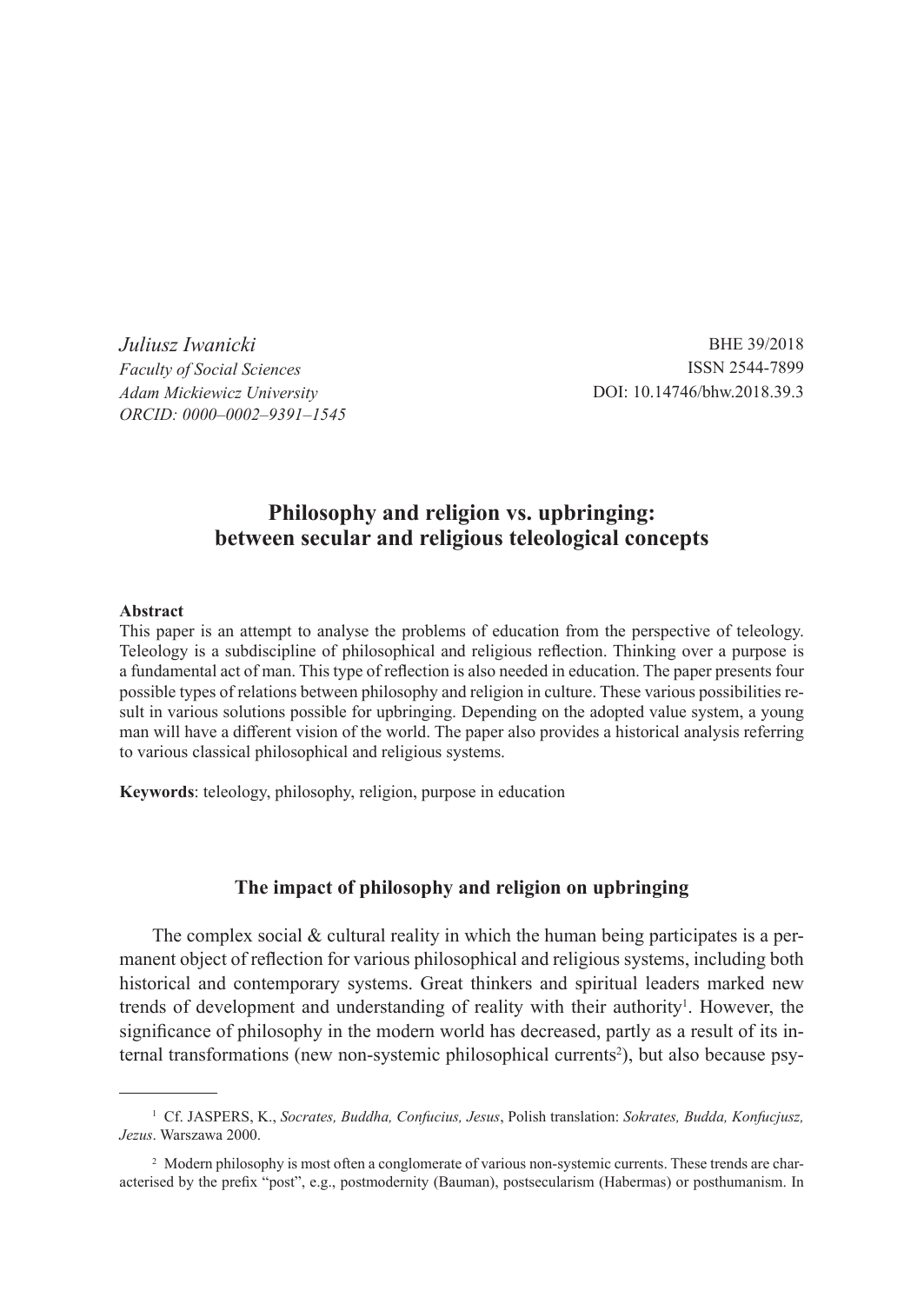chology, sociology or pedagogy have emancipated themselves and created their own detailed ways of interpreting reality.

Also the modern world, so dynamic in global changes, expects the quick and concrete evaluation of a given phenomenon rather than the slow but profound reflection that characterised classical philosophy. In spite of the long-term crisis affecting this field of study<sup>3</sup>, the need to understand the world in its comprehensive dimension will not vanish. The more new social and cultural problems resulting, among others, from the development of technology along with the emergence of new but particularistic concepts concerning the human being<sup>4</sup>, the more necessary it becomes to prepare a reasonable synthesis that would contain various experiences, not only sensual ones<sup>5</sup>. It happens because contemporary people are still inclined to think in terms of purposefulness. Even if philosophical or religious reflection is disappearing from the horizon of the modern human being, who focuses on current tasks and challenges, teleological thinking within the scope of earthly life still remains deep inside. Depending on stages of life and upbringing (and later self-upbringing), the human being has different, usually material and social goals. The goal of a young pupil is often to receive good education (sometimes also easy and fast education) that would give him/ her a chance for further development. Another goal, so desirable and important in the modern world, is to find a job that will create satisfactory professional and financial possibilities. Depending on expectations, the parallel goal of the young human being is often personal development (the attitude of singles), but starting a family is still a primary goal for many people. The moment of becoming a parent also involves special goals, such as passing one's values and good education to the new human being and protecting the offspring's development.

Sooner or later, every human being experiences certain "border situations" described by existential philosopher Karl Jaspers<sup>6</sup>, various difficult moments that involve suffering, such as his/her own disease or a disease of someone close to him/her, an accident, the death of someone close to him/her, or mental difficulties, such as a sense of guilt over something, or the sense of impossibility of fulfilling all personal dreams. Each choice made by the human being involves narrowing the field of possibilities – it is not always possible to return to the previous situation. In such cases, the question about the sense of life is justified not only within its particularistic meaning (work, family, entertainment),

this text, I refer more often to classical philosophy, where I see broader opportunities to rebuild its relations with the theories of upbringing.

<sup>3</sup> Cf. HUSSERL, E., *Philosophy and the Crisis of European Humanity*, Polish translation: *Kryzys europejskiego człowieczeństwa a filozofia*, Warszawa 1993.

<sup>4</sup> The development of cognitive sciences and the sciences of cognition is an example of the creation of new but reductional concepts on humanity.

<sup>5</sup> I assume after philosopher William James that we can speak not only of experience in the empirical dimension, but also of experience in the extrasensual (mental or spiritual) dimension. See SAWICKA, J., ("Osobliwość empiryczna doświadczenia religijnego. William James i duchowy pragmatyzm" (The empirical strangeness of religious experience. William James and spiritual pragmatism), *Idea. Studia nad strukturą i rozwojem pojęć filozoficznyc*h, vol. 24, 2012, pp. 101–117.

<sup>6</sup> See KOLOSA, D., "Sytuacje możliwe a sytuacje graniczne w filozofii Jaspera" (Possible situations vs. border situations in Jasper's philosophy), *Studia z Historii Filozofii*, no 1/2010, pp. 135–145.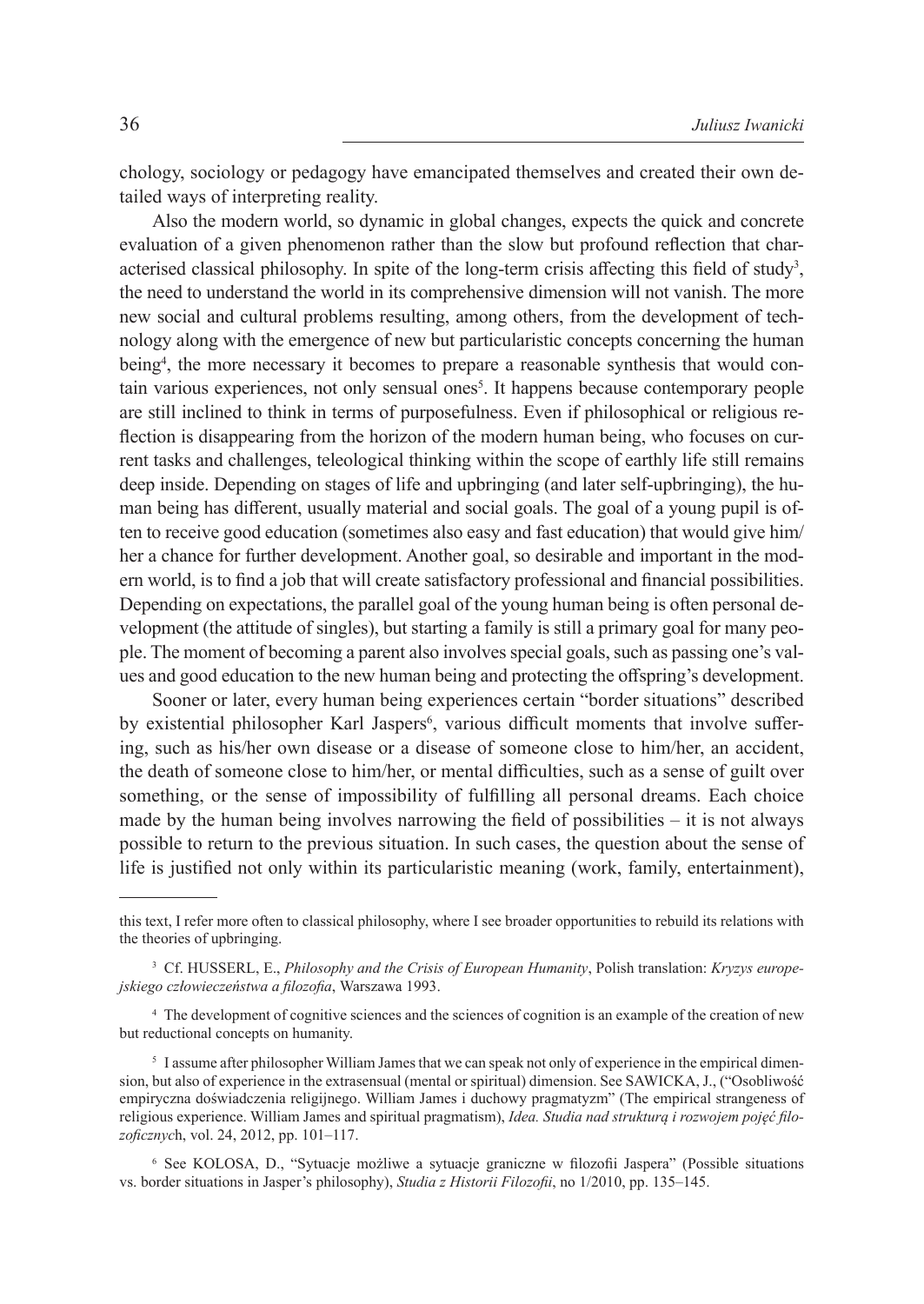but also in its existential and metaphysical meaning. Hence the need to reflect on the purpose in its various profound aspects.

The category of purposefulness and the area of teleology devoted to this concept is an issue that would require a separate subject of consideration. Let us, however, assume after the author of the entry that the purpose is something that, firstly, concludes an activity; secondly, the purpose is an activity by means of which the intended good is achieved; thirdly, the purpose is a motive that generates a certain activity<sup>7</sup>. Thus, within the meaning of the philosophy of upbringing, the purpose would be a supreme value that crowns the person's efforts; at the same time, such value (whether philosophical or religious) would be the good in itself that would give the pupil the motivation to act.

Philosophies and religions have delivered most teleological (purposeful) conceptions so far, so it is worth returning to the cultural repository of humanity that is constituted by various philosophical and religious concepts. It is easy to notice the overwhelming impact of these systems on human upbringing and education. From classical times, along with the supreme concept of *paidei*, through the Middle Ages and their idea of *artes liberales*, till the times of optimistic Enlightenment, many researchers have already stressed the significant impact of philosophy and religion on education in its historical sense<sup>8</sup>. This is an obvious conclusion, but it must be assumed for the purpose of continuing reflections on purposefulness. Pedagogy is not only an empirical and purely practical science; it has its long relations with philosophical and religious traditions that are worth recollecting and examining.

### **The purpose in philosophy**

Assuming that the purpose is the good that helps the human being to undertake his/her activities and gives him/her the motivation to act, we must wonder: what are the purposes in various conceptions of reality in which philosophy, religion and upbringing operate?

The issue of the purpose in philosophy seems particularly problematic because an insight into the history of philosophical thought shows that there is actually no single philosophy – there have been different philosophies that may interpret reality in completely diverse ways. In many handbooks, a sort of razor cutting across theories of great thinkers is the question whether a given conception represented the idealistic current or the materialistic current?<sup>9</sup> The consequences of diametrically different methods that will be adopted towards the world by an idealist and a materialist translate into methods of upbringing, because a young man brought up under the influence of "invisible" ideas and a pupil who received materialistic values focusing on the earthly and sensual world in their purposefulness will seek different values in their actions.

<sup>7</sup> GONDEK, P., *Cel (Purpose)* (entry), in: *Powszechna Encyklopedia Filozoficzna*, vol. 2, Lublin 2001, p. 68.

<sup>8</sup> Cf. KUPISIEWICZ, CZ., *From the history of the theory and practice of upbringing* (*Z dziejów teorii i praktyki wychowania)*, Kraków 2012.

<sup>9</sup> SUCH, J., SZCZEŚNIAK, M., *Natural ontology* (*Ontologia przyrodnicza).* Poznań 2001, p. 13–14.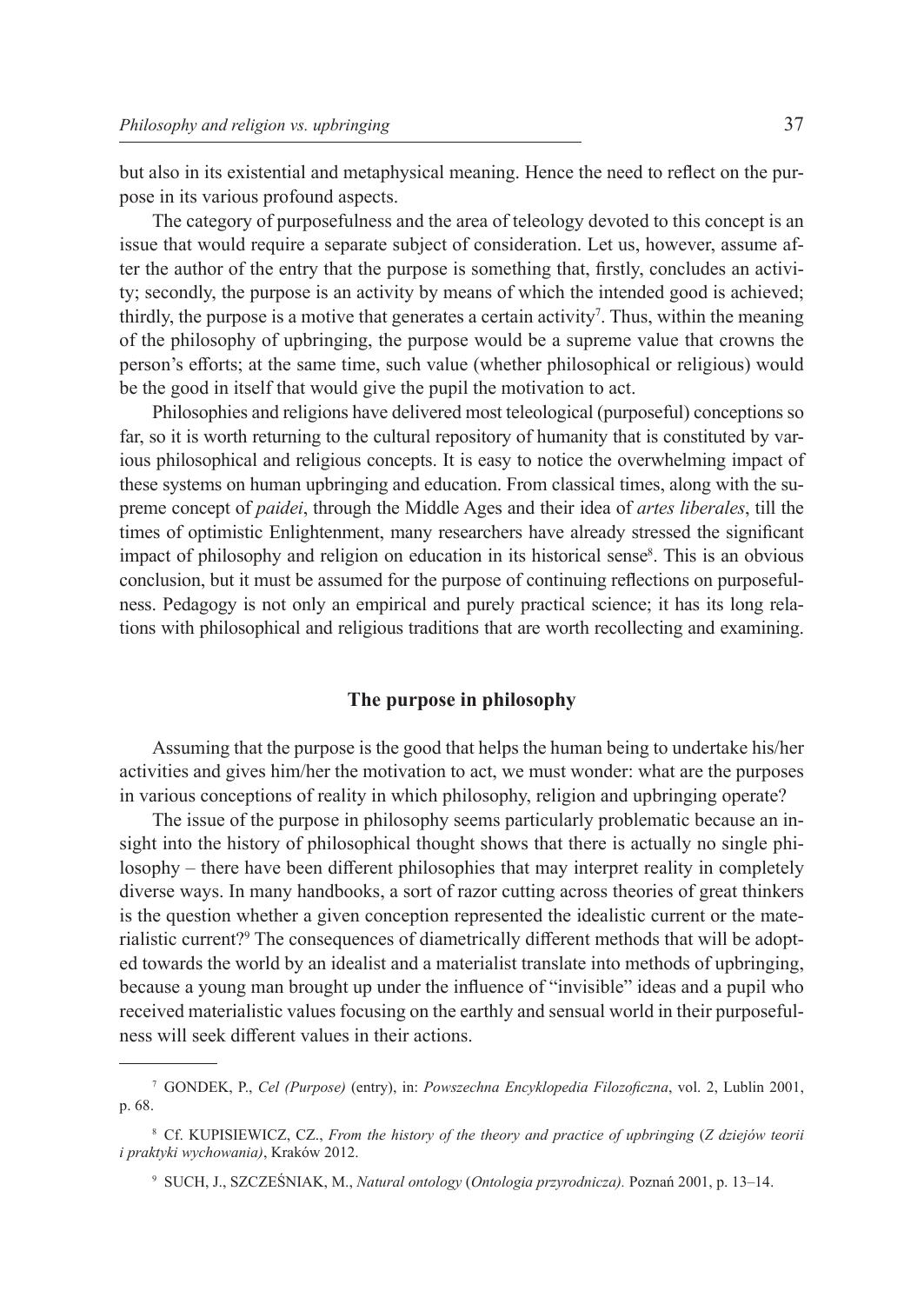Nevertheless, it is possible to determine certain elementary common purposes that are specific even to the entirely diverse methods of practising philosophy. This overarching purpose in various concepts is the need to understand reality. That was basically the "first reason" for the emergence of philosophy, because the main inspiration for the first Greek thinkers was the will to explain how the world functions, how it came into being and why it is. The subsequent "anthropocentric turn" in the history of thought, which had its sophistical foundations<sup>10</sup>, still oscillated around the need to understand reality, this time with the human being in its centre. At the same time, philosophical anthropology gave inducement to the development of the first pedagogical and upbringing ideas, because the consideration of the problem "who is the human being?" was inevitably followed by the question: "what values should be shaped in the human being?". In spite of internal differences, classical Greek philosophy unanimously asserted that a pupil must be brought up in the spirit of rationality – developing the skill of rational thinking was aimed at supporting the young human being and giving hope for the further successful continuation of Greek culture that it is difficult to imagine without this Socratic element, an inclination to explain various problems and issues rationally $11$ .

### **The purpose in religion**

Another issue necessary for the further consideration of teleological fundamentals of upbringing is to understand the purpose of religion as such. Looking from the religious perspective, which was also familiar to the first philosophers, we have dealt with cultural and, consequently, religious diversity in the world since ancient times. Already Herodotus stressed peculiar differences between civilisations and other models of beliefs and behaviours among tribes living far away from Hellas<sup>12</sup>. This sometimes led to sceptical consequences: since there are so many different gods and cults, can any of them be ontologically real? We can assume after Xenophanes that, if it is possible at all to find the common element of various perspectives in religions, we would have to identify it in non-anthropomorphic concepts of God13. Although ascribing monotheistic tendencies to this thinker may be regarded as premature<sup>14</sup>, this was a sort of turning point in the perception of the mosaic of contemporary beliefs.

<sup>10</sup> Cf. GAJDA, J., *Sophists (Sofiści)*, Warszawa 1989.

<sup>&</sup>lt;sup>11</sup> This did not mean that the religious element was marginalised in Greek culture. Many researchers stress that Socrates was a religious person. See MCPHERRAN, M. L., *The Religion of Socrates*, Polish translation: *Religia Sokratesa*, Warszawa 2014.

<sup>12</sup> See HERODOTUS, *The History of Herodotus*, Polish translation: *Dzieje*, Warszawa 2007.

<sup>13</sup> REALE, G., *A History of Ancient Philosophy*, Polish translation: *Historia filozofii starożytnej*, vol. 1, Lublin 2000, pp. 127–138.

<sup>&</sup>lt;sup>14</sup> The adoption of faith in one single God, particularly in early beliefs, is not always clearly connected with monotheism. At a certain stage, a henotheistic belief may be maintained: it is necessary to worship one God, but other gods also exist.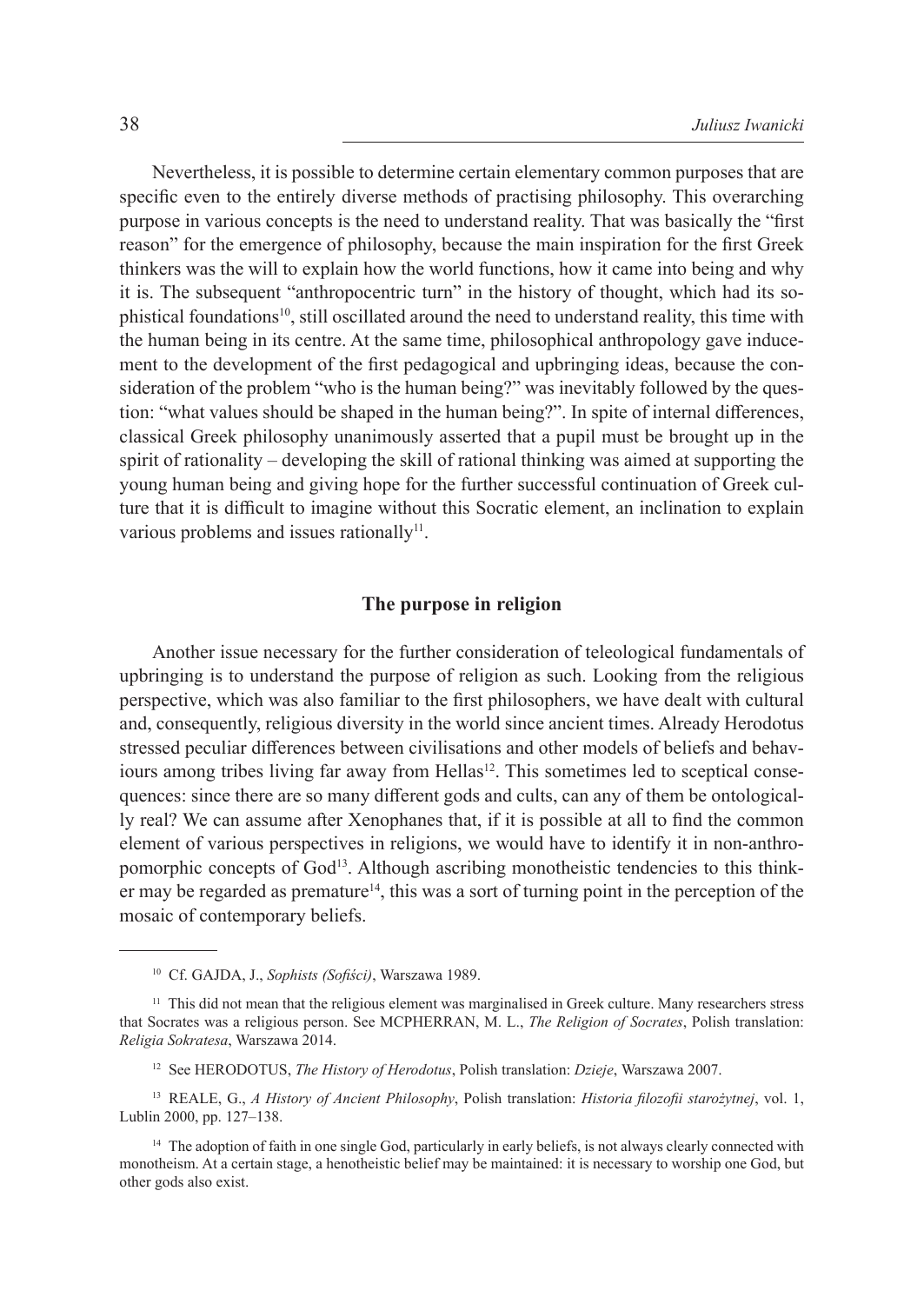In modern times, along with the development of cultural anthropology, cultural diversity was appreciated again, and some thinkers indicated the tendency to self-question one's own values among the multitude of other civilisational values as a virtue in itself<sup>15</sup>. This carries an important theological problem for followers of particular religions: should we assume, like many conservative religious thinkers did, that the whole truth lies only in one exclusive religion, or are at least some elements of truth and saving power hidden in other religions, too? This is a sort of religious dispute between confessional exclusivity, which may turn into religious fundamentalism in its extreme forms, and spiritual inclusivity, which recognised profound value in other religious positions. In Roman Catholic religion, exclusivistic tendencies prevailed until the Second Vatican Council, which initiated an ecumenical perspective that has been continued with variations until today<sup>16</sup>. However, extreme inclusivity may lead to relativistic pluralism<sup>17</sup>, where all religions and cults are mutually equal and it does not matter within which religion a given follower functions. In such case, belonging to a given confession becomes only a question of tradition.

In spite of these religious disputes of huge importance (is there anything more important to a believer than in which religion he/she may achieve salvation?), it seems that we will find a common spiritual denominator and the same purpose of all searching individuals in all religions. We can assume that the purpose of religions is to establish a relation with Transcendence, i.e., something that goes beyond the earthly world. The word "transcend" etymologically meant crossing a border, and the word "religare" meant establishing a bond with gods. However, we cannot assume with full certainty that God is something that connects all religions: there are spiritual systems devoid of attachment to God in the theistic sense, such as Far-Eastern Buddhism or Confucianism<sup>18</sup>. But even in these last religions there is a tendency to perceive the world as non-self-sufficient. Buddhism lays emphasis on reflection on suffering as a permanent and irremovable fragment of reality. Only through proper self-upbringing and working out the truth about suffering, which always arises out of some desire, can we "transcend" the limitations of existence. On the other hand, in ametaphysical Chinese Confucionism, the world succumbs to chaos and unpredictable anarchy if it is not put in order (i.e., transcended) in a harmonious social hierarchy and a reasonable ethics of virtues, where the biggest value is self-composure and obedience.

In monotheistic religions it is easier to recognise the transcendental; God exists under various names both in Judaism, Christianity and Islam<sup>19</sup>. In transcendental Hinduism, the

<sup>15</sup> KOŁAKOWSKI, L., *Looking for a barbarian. Illusions of cultural universalism (Szukanie barbarzyńcy. Złudzenia uniwersalizmu kulturowego)*, in: L. Kołakowski, *Can the devil be saved? and 27 other sermons (Czy diabeł może być zbawiony i 27 innych kazań*), Kraków 2006, pp. 11–31.

<sup>16</sup> MINNERATH, R., *Councils* (*Sobory)*, Warszawa 2004, pp. 129–145.

<sup>17</sup> WĘCŁAWSKI, T., *The common world of religions (Wspólny świat religii*), Kraków 1995, pp. 277–281.

<sup>18</sup> See BAATZ, U., *Buddhism*, Polish translation: *Buddyzm*, Warszawa 2002, pp. 32–61; CONFUCIUS, *Analects*, Polish translation: *Dialogi*, Warszawa 2008, pp. 345–364.

<sup>19</sup> See ARMSTRONG, K., *A History of God*, Polish translation: *Historia Boga*, Warszawa 1998, pp. 227– 272.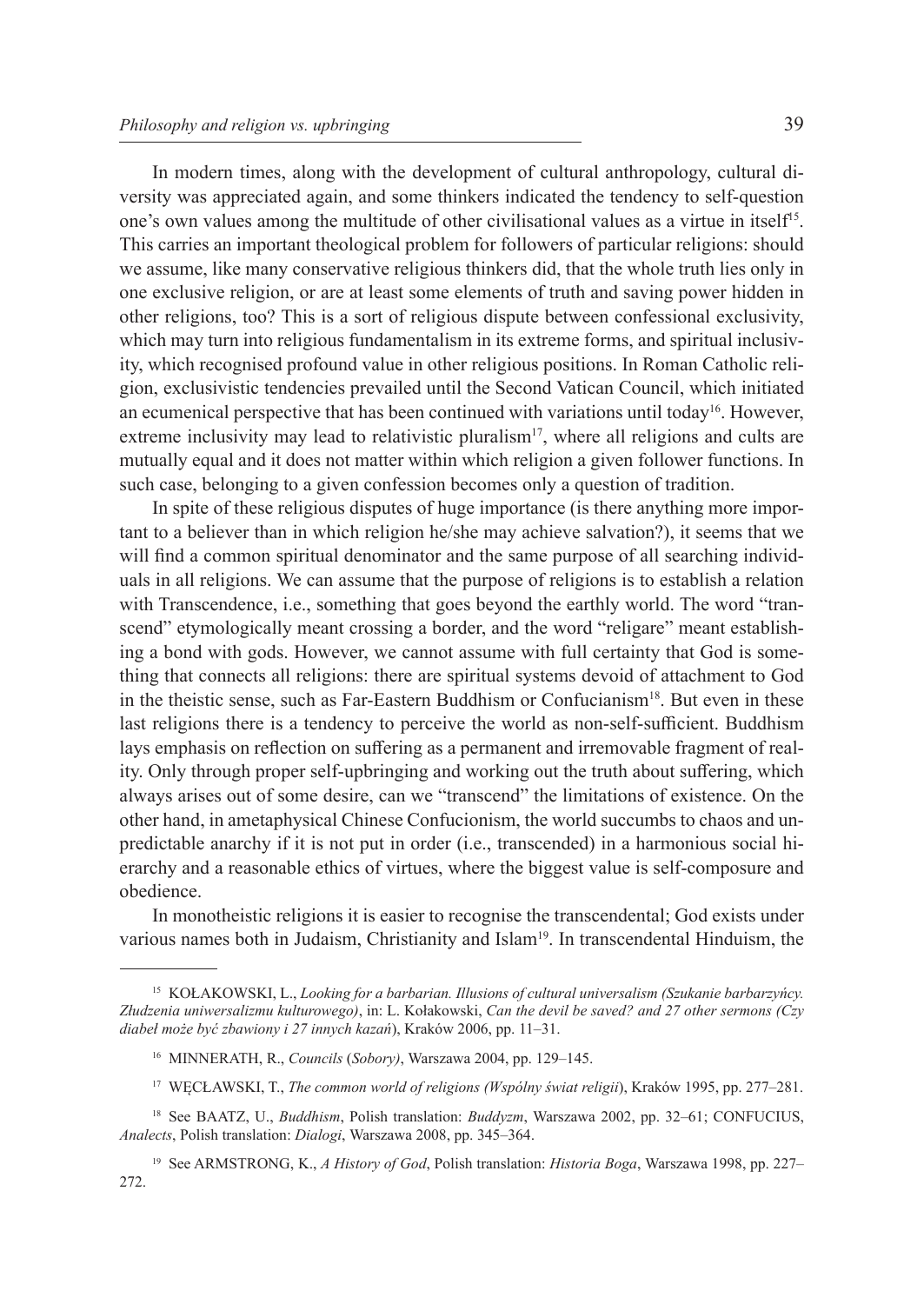transcendental purpose is the principle of Atman (conscience) and Brahman (absolute); in shamanistic religions, this reality is transcended by the rich world of ghosts $20$ .

### **The purpose of upbringing**

After recognising what the elementary teleology of philosophy and religion is, it is time to reflect on the purpose or purposes of upbringing. As in the case of the above systems, a large number of which has emerged in the history of civilisation and culture, we currently deal with a multitude of schools and pedagogical and upbringing concepts. Is it proper to bring up a child in the spirit of strictly instilled hierarchy and order, or, as in Rousseau's thought <sup>21</sup> to leave the almost unrestricted freedom of development to a pupil? Should education be based on the idea of universality and interdisciplinariness, or should we train experts and specialists who are narrowly specialised but adequately prepared for their occupation? These and other important questions are an inherent part of pedagogy, and these are not apparent problems, but issues with serious practical implications.

Regardless of these different conceptions, it is possible to indicate the inclination to pursue the same generalised purpose in many antagonised theories of upbringing. This purpose may also be the will to help and support development and the need to develop values in the young (and sometimes also older) human being. The *leitmotive* of all pedagogical concepts is undoubtedly the will to help the developing individual according to the adopted model of upbringing. The philosophical side of the upbringing process is the axiological socialisation of people and an attempt to convey metaphysically and practically important values that should be respected in the given community and culture and treated as an inherent part of myself and my personality.

The effort of philosophical and religious systems would be senseless and entirely fleeting without the continuation and accumulation of cultural achievements, which would be impossible without an effective upbringing and education process. Besides, there is no better indicator of effectiveness of the given philosophical & religious concept than its creative undertaking and development in the young generation. Sometimes researchers find out that certain ideas are dying or vanishing. This happens exactly when the upbringing and education process fails, when a given idea is not passed down to further generations attractively enough or when it becomes strange to young people. Is the crisis of philosophy and religion that we partly deal with in modern society not a consequence of inadequate education and wrong upbringing? The shortage of philosophical and ethical education in modern schools combined with religious education that insufficiently engages

<sup>20</sup> See KELLER, J., (ed.), *Religions of Asia. Africa, America, Australia and Oceania* (*Religie Azji. Afryki, Ameryki, Australii i Oceanii)*, Warszawa 1980, pp. 219–267.

<sup>21</sup> IWANICKI, J., *From evangelical religiousness to civic religiousness. Antinomies of the concept of religiousness in Jean Jacques Rousseau's philosophy* (*Od religijności ewangelicznej do religijności obywatelskiej. Antynomie koncepcji religijności w filozofii Jean-Jacques'a Rousseau)*, "Humaniora. Czasopismo internetowe" no. 4(4)/2013, pp. 43–44.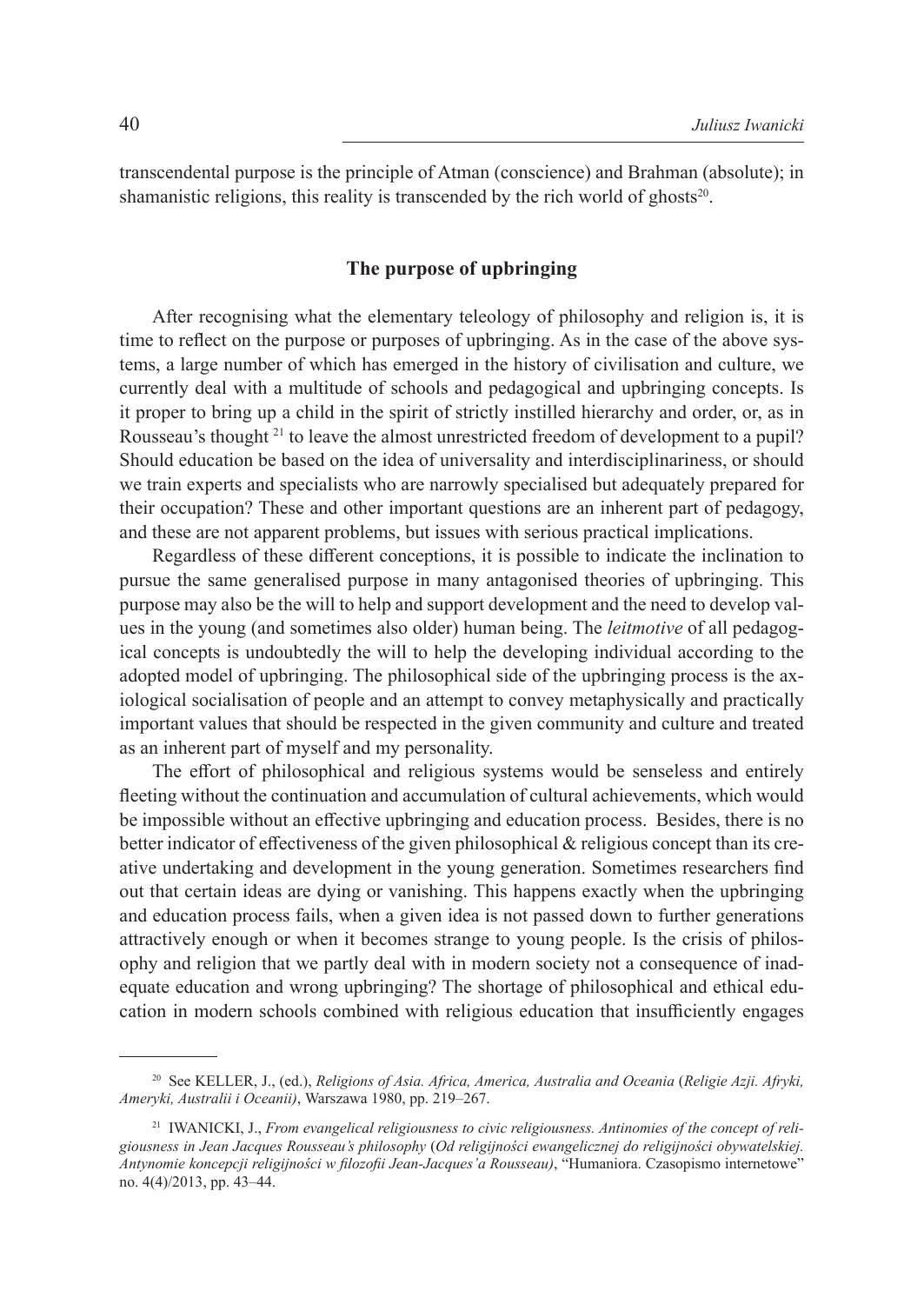pupils (even at the price of creative polemics – after all, authentic religious thinking is not afraid of doubts, as doubting is a part of mature faith $^{22}$ ) results in the multiplication of superficial attitudes among a part of today's young people.

Teleologies of upbringing are different and dependent on philosophical & religious concepts underlying them. In the earlier part of this paper, we have presented separate primary purposes of philosophy, religion and upbringing. Thus, another trail of thought to be analysed at this moment is the reflection on the relation between philosophy and religion that occurred in historical times. At this stage of reflection, I put forward the thesis that, depending on the course of these relations, specific upbringing concepts were created on their basis. These relations<sup>23</sup> should not be interpreted as  $closed - a$  large part of them can be readily transposed also to modern times.

## **The unity of religion and philosophy as a teleological basis of education**

The first of the proposed historically occurring relations between religion and philosophy is the relation of unity between these areas. In such an approach, teleological differences are of secondary importance. In the approach proposed in the earlier part, the purpose of philosophy would be to understand the world, and the purpose of religion would be to establish a bond with transcendence. In the relation of unity of these systems, this would mean that these purposes would become identical. When the world is perceived through the holistic and comprehensive prism, the aforementioned divisions are unimportant, because the true understanding of the world and the establishment of a bond with transcendence going beyond it means one and the same. For supporters of this kind of settlement of connections between philosophy and religion, it would be even false to understand the world without establishing communion with God or to have a sense of relationship with the divine being without understanding the world.

This type of philosophical and religious thinking has already occurred in ancient times in Plato's works, although in an undeveloped form. Plato hesitated in which direction philosophy should develop – many researchers indicate that this thinker initiated genuine rational thinking and the first developed system based on intelligible extrasensual ideas<sup>24</sup>. However, there is also quite a justified view that the same Plato did not discard mythical thinking entirely. He proposed bringing children up on the basis of properly selected myths about heroes and improving their moral and axiological development on the basis of the development of mythical  $\&$  aesthetic imagination. Actually all works by Plato are

<sup>22</sup> WIŚNIEWSKI, L., *The light of freedom* (*Blask wolności)*, Kraków 2015, pp. 16–18.

<sup>&</sup>lt;sup>23</sup> The relations between religion and philosophy proposed in this paper arose partly from the following inspiration: ANZENBACHER, A., *Introduction to philosophy*, Polish translation: *Wprowadzenie do filozofii*, Kraków 2003, pp. 31–35.

<sup>24</sup> See REALE, G., *A History of Ancient Philosophy*, Polish translation: *Historia filozofii starożytnej*, vol. 2, Lublin 2001, pp. 88–112.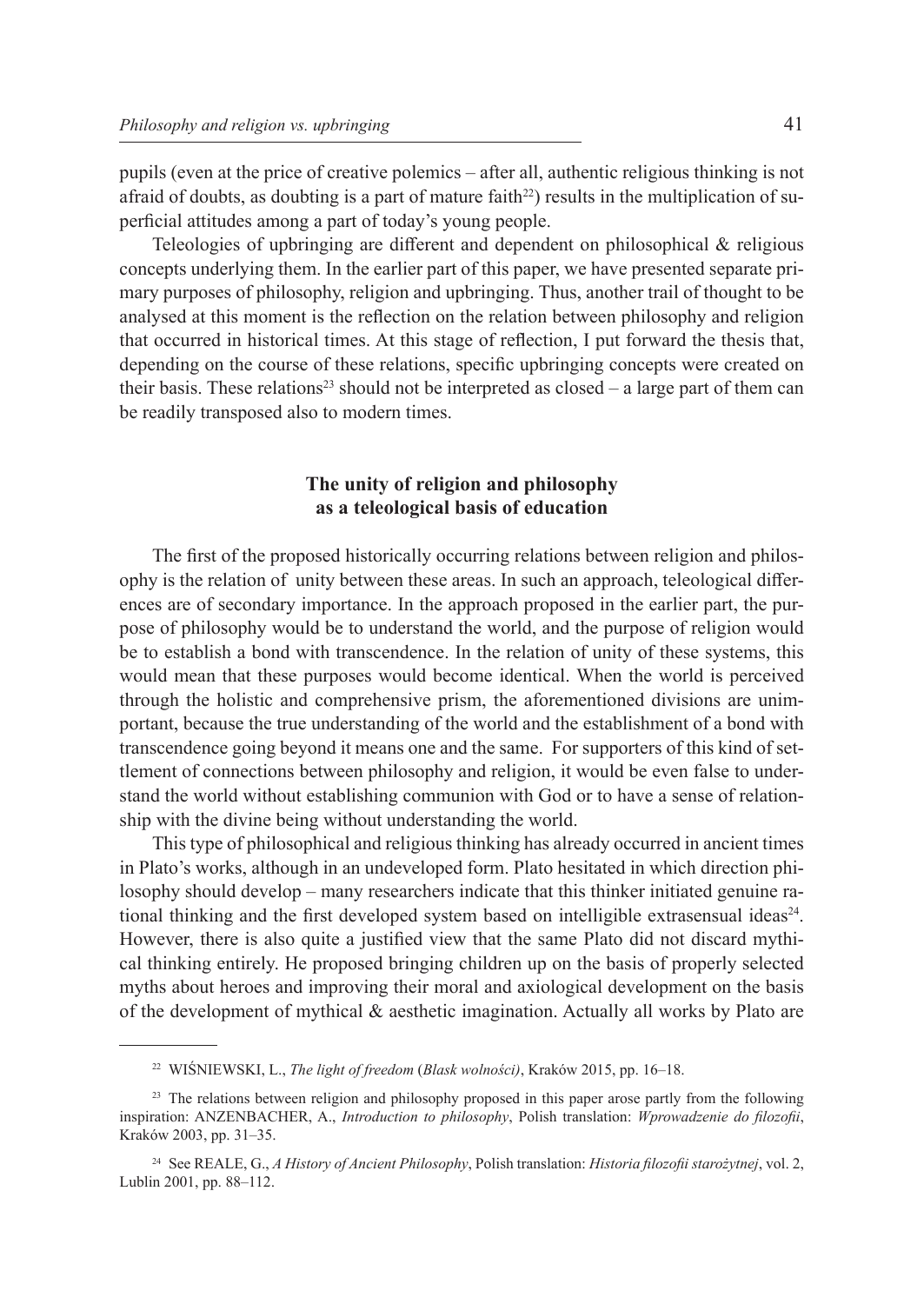permeated with mythical poetry and full of numerous and beautiful metaphors with the best-known legendary "cave"25. Thus, we can observe the interpenetration of rational and mythical elements in philosophical works of the Greek thinker.

It is not a coincidence that the subsequent continuation of his system was proposed by Plotinus – the author of *Enneads*. This neo-Platonist proposed the concept of One – the ideal being from which lower hypostases and other beings emanate, and our material world emerges out of them, too<sup>26</sup>. In Plotinus' vision, the world assumes the form of a "ladder", a structured being; in other words, reality is subjected to the gradation process. It is still, however, one world; although matter is the last level of emanation, it has its source in the divine One through intermediating hypostases. Plotinus lived in times of developing Christianity, so he was also concerned with the mystical capacity brought by the "One" philosophy. The purpose of a returning individual should be to return to oneness and climb again the ladder of the being from which we derive. In Plotinus' view, in order to do this, it is necessary both to understand reality and to reunite with God.

In Christian version, the relation of unity between philosophy and religion was proposed to the fullest extent by St. Anselm of Canterbury in the Middle Ages. This cofounder of scholasticism wrote that he "believes in order to understand"<sup>27</sup>. In his opinion, every human being already has the idea of God – the idea of the most perfect being – in his mind. The non-existence of such a being is not possible, because the most powerful being must contain the attribute of existence; otherwise, this would be a conceptual and logical contradiction. Understanding this concept allows us also to establish a relation with transcendence and deepen our faith intellectually. To paraphrase Anselm's maxim, a pupil should also try to understand metaphysical questions in order to believe in the existence of God.

The above concept of unity between philosophy and religion also seems to be directly transposable to the religious language of the philosophy of the East. It is worth noting that the discipline of philosophy as such did not emerge as a separate subject of inquiry in non-European cultures. Therefore, Buddhism is often described both as a philosophy and a religion in literature; sometimes there are disputes to which of these areas it belongs to a larger extent. The same goes for Hinduism – an artificial cluster of ideas that actually contains a conglomerate of various beliefs and philosophical schools founded in the Indian Peninsula long before Christ. Thus, it was (---) for Indians engaged in metaphysical disputes to understand anything and, at the same time, to establish communion with the divine Brahman or any of its incarnations. Their discussion referred mainly to the degree to which we can establish this communion between our own self and the Absolute<sup>28</sup>.

<sup>25</sup> PLATO, *Republic*, Polish translation: *Państwo*, Kęty 2003, pp. 220–250.

<sup>26</sup> KROKIEWICZ, A., *Aristotle, Pyrrho and Plotinus* (*Arystoteles, Pirron i Plotyn*), Warszawa 1974, pp. 228–270.

<sup>27</sup> See HEINZMANN, R., *Philosophy of the Middle Ages*, Polish translation: *Filozofia średniowiecza*, Kęty 1999, pp. 157–168.

<sup>28</sup> See KNOTT, K., *Hinduism (Hinduism)*, Warszawa 2000, pp. 47–57.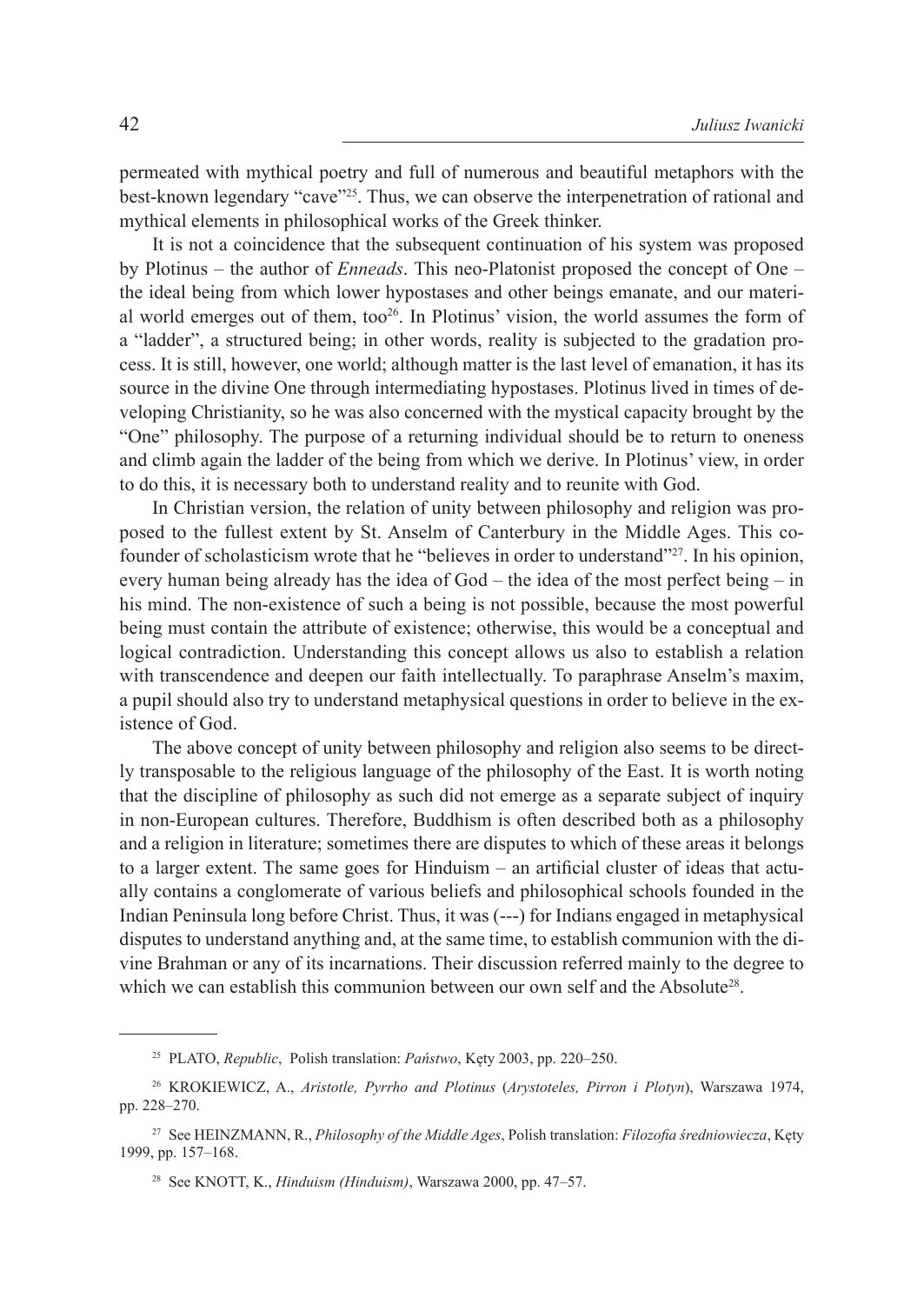How important for the teleology of education is this first type of relation between philosophy and religion, which occurred in different ages and in different religions? I think it is very important because the idea of unity is the supreme value that should be instilled in a pupil on the basis of this concept. A child, a young man or a self-educating older man should be particularly aware of the fact that the visible intellectual reality and the spiritual reality are profoundly interconnected. In the anthropological sense, the powers of the mind and the soul should not be separated from each other, either. In the field of education, it is also good to stress during the teaching process that all subjects and branches of knowledge are interrelated and make sense on the basis of the metaphysical unity from which they derive<sup>29</sup>. In the modern world, the teleology of upbringing based on unity is in deep retreat. Today's education usually prefers the segmented and splintered world of many specialisations and unrelated areas of reality. General and versatile knowledge is sometimes ignored as useless; the methodological possibilities that are carried by a combination of methods based on imagination and reason in the field of education are not recognised, either. Elements of the teleology of upbringing based on the value of unity have survived probably only in the trend of Waldorf education.<sup>30</sup>.

# **The common area of philosophy and religion as a basis of the teleology of upbringing**

The second possible relation that occurred in the history of philosophical and religious systems and that has a certain impact on upbringing in modern times is the relation between philosophy and religion on the one hand and the common area of reality connecting them on the other hand. In this proposed model, the autonomy of philosophy and religion as separate orders of knowledge and faith is preserved. Thus, the previously assumed definitions where the purpose of philosophy is to understand the world and the purpose of religion is to establish and maintain a bond with transcendence are adequate here. The origins of this conception appeared already in *Metaphysics* by Aristotle – Plato's most important disciple. Aristotle generally abandoned mythical elements in his works and rationalised the description of reality by abandoning extrasensual ideas in favour of materially perceptible forms. The world of things and phenomena contains forms that do not exist away from the mundane world. At the same time, there was room for the idea of the divine being in Aristotle's system. God appears in his thought as the Prime Mover that sets the world in motion while remaining unmoved himself. The philosopher from Stagira was also the first to elaborate the concept of "theology" as a science about God, which was

<sup>29</sup> See GUTEK, G., *Philosophical and ideological fundamentals of education* (*Filozoficzne i ideologiczne podstawy edukacji*), Gdańsk 2003, pp. 30–36.

<sup>30</sup> Cf. JOCZ, A., *Eschatological pluralism of neo-Gnostic religious movements* – *anthroposophy of Rudolf Steiner and "Lectorium Rosicrucianum" by Jan van Rijckenborgh* (*Eschatologiczny pluralizm neognostycznych ruchów religijnych – antropozofia Rudolfa Steinera i "Lectorium Rosicrucianum" Jana van Rijckenborgha*), in: Z. DROZDOWICZ, Z.W. PUŚLECKI (ed.), *Adaptation through transformations* (*Adaptacja przez transformacje)*, Poznań 2001, pp. 337–350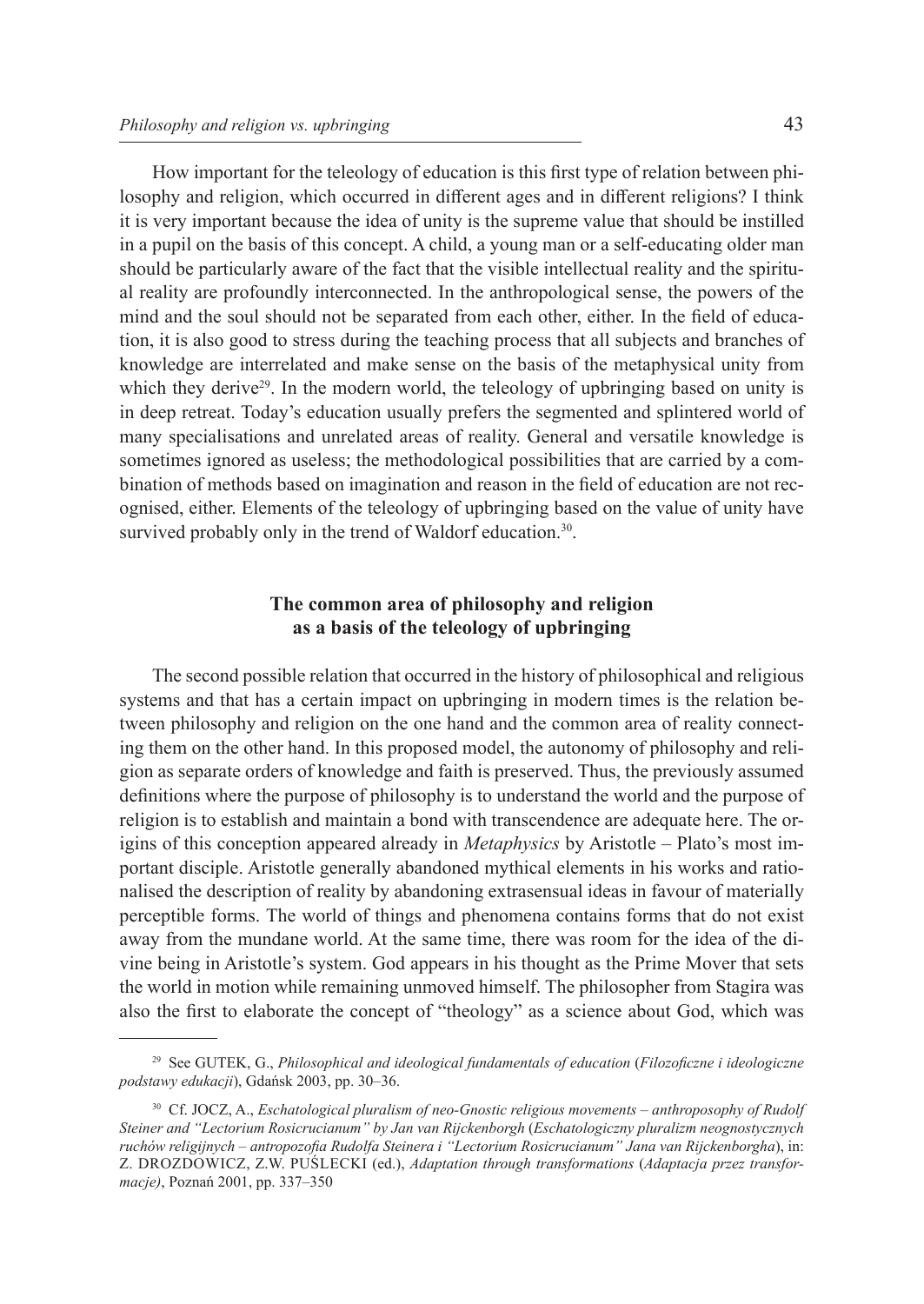a sort of culmination of his philosophical searches<sup>31</sup>. The concept of purposefulness was also systematised for the first time in his theory of four causes (material, formal, efficient and final causes). Today the modern human being thinks mainly about the cause of something in terms of agency. In a chronology of events, point A should be preceded by point B. For Aristotle, the full metaphysical dimension of a given being was the perception of this problem from a broader perspective. If we transpose this concept onto the teleology of upbringing, the material cause of a child is its embryo. The formal cause is the model of humanity, which is universal for all people (today we would refer to DNA as such a model). The efficient cause is the child's parents. The final cause is probably the desire to become a mature human being and a legitimate citizen of the *polis*.

Aristotle's metaphysics is perceived by researchers as the philosophy of order where every being has its specific place. While Plato's philosophy left some room for assumptions that the world is chaotic (the educational shock caused by "coming out of the cave" essentially shatters the hierarchy of values existing until that moment for an unprepared pupil), Aristotle's world is an orderly reality without the extremity of remote ideas and the ostensibility of the material world.

Aristotle's thought was taken up in its religious aspect by Saint Thomas Aquinas. It was not without reason that, quoting Aristotle in his 13th-century works, he simply referred to him as a "philosopher" without specifying his name. The quality that Thomas Aquinas inherited from Aristotle was the inclination to think in terms of order. Thus, the being can be arranged in a systematic and comprehensible manner without the need for mystical experiences. We can try to prove the existence of God without referring to faith, taking only the natural world into consideration. In the first place, is it possible to separate reason from faith<sup>32</sup>. In Thomas' view, the order of reason and the order of faith are basically two different areas that should not be mixed together, as this involves various risks, including educational risk. The matter of reason is to ask about material things, but also about God from the philosophical position. The matter of theology and religion is truths of faith, such as original sin, the secret of incarnation or the dogma of the Holy Trinity. Thomas Aquinas assumes that these are inexplicable truths that cannot be grasped by the secular mind without faith. At the same time, the Thomistic doctrine contained an important securing element that truths of reason and faith cannot be in conflict with each other. If this happens, then it is either the error of reason having claims to infinite knowledge, or the error of faith falling into a sort of fideism: irrational religious faith not based on reason.

The relation of order between philosophy and religion has basically translated into a certain type of teleology of upbringing. The purpose in education based on this relation would be order. Unlike in the previous concept, the unity of reason and faith cannot be pursued at any cost, because this may lead to a conceptual chaos and the blending of various problems that would be dangerous for a pupil. In times of Counter-Reformation, the

<sup>31</sup> ARISTOTLE, *Metaphysics*, Polish translation: *Metafizyka*, in: *Collected Works* (*Dzieła Wszystkie*), vol. 2, Warszawa 1990, pp. 712–716.

<sup>32</sup> CHESTERTON, G.K., *St. Thomas Aquinas*, Polish translation: *Święty Tomasz z Akwinu*, Warszawa 1974, pp. 146–162.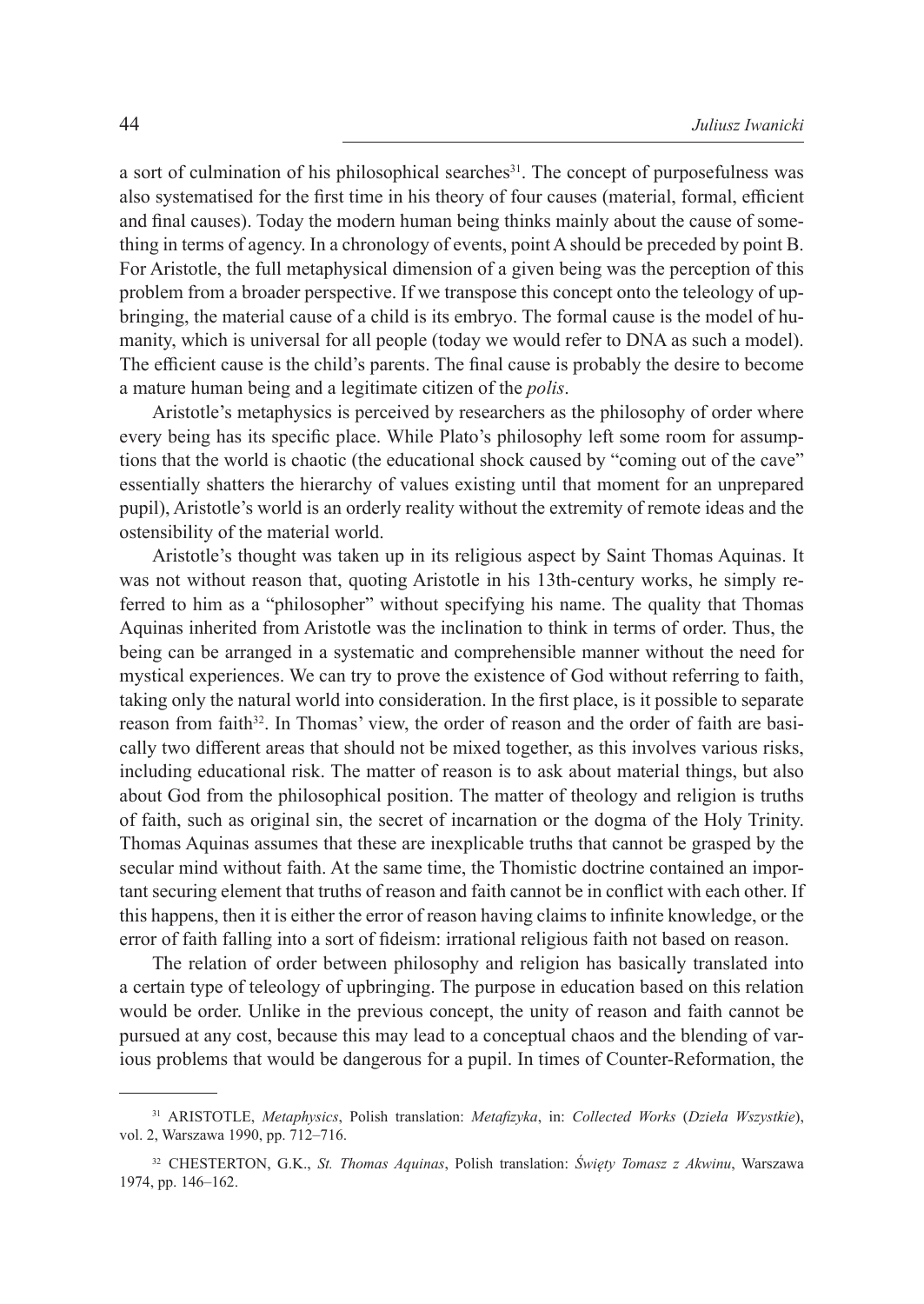model of Thomistic education was Jesuit education<sup>33</sup>, which tried to instil the principles of Aristotle's philosophy and teachings of Thomas Aquinas, showing the separate complexity of philosophy and theology without questioning the need to practice both fields separately. The carefulness and methodicalness of Jesuit teaching, which encompassed also language & rhetorical education, became a recognisable symbol of the power of this formation at the peak of its excellence. However, the influences of the teleology of upbringing based on the value of order are rather absent, except for some modern confessional schools. Although religion is present in the curricula of modern schools, the teaching of this subject does not always bring effective results; various studies show that a large part of today's youth has limited religious knowledge or has a critical attitude to acquired religious contents34. At the same time, philosophical education is neglected to an even larger extent, being often unjustly associated with ethics as the only alternative to religion.

# **The polemics of philosophy and theology as an inspiration for the teleology of upbringing**

The history of the relation of religion and philosophy towards upbringing would be certainly incomplete if we did not take into account modern secularisation processes that accelerated along with the formation of the French Enlightenment and the events of the French Revolution in the  $18<sup>th</sup>$  century. The thinkers of this epoch proposed a new naturalised way of thinking about the world in which concepts such as humanity, matter or progress were valued. Voltaire – one of the best-known philosophers and writers of this period – regarded the decrease of the influence of Jesuit education and the dissolution of this order as his personal success. He promoted educational values based on the assumption that reason is independent of religion. The advocates of the Enlightenment in its French version considered it necessary to liberate the human being from the chains of superstition and tyranny35. They regarded the influences of the Catholic Church, which were visible also in the sphere of education, as a restriction of human freedom. According to this formation, the human being could not develop fully his/her scientific, political and personal potential until he/she is retarded by backward institutions that are incompatible with the new reality of freedom.

In Rousseau's view, religious ideas should not be instilled in a child too early, because they can disrupt its development; besides, a child is unable to understand God's

<sup>33</sup> KUPISIEWICZ, CZ., *From the history of theory…* (*Z dziejów teorii…*), op. cit., pp. 102–106.

<sup>34</sup> BANIAK, J., *Religion and its role in the life of people in the critical outlook of young people*. *A sociological analysis* (*Religia i jej rola w życiu ludzi w krytycznym spojrzeniu młodzieży. Analiza socjologiczna*), in: E. JELIŃSKI, Z. STACHOWSKI, S. SZTAJER (ed.), *Ratio, Religio, Humanitas. Miscelanea dedicated to Professor Zbigniew Drozdowicz* (*Ratio, Religio, Humanitas. Miscelanea dedykowane Profesorowi Zbigniewowi Drozdowiczowi*), Poznań 2015, pp. 196–211.

<sup>35</sup> DROZDOWICZ, Z., *Philosophy of the Enlightenment* (*Filozofia Oświecenia)*, Warszawa 2006, pp. 126– 137.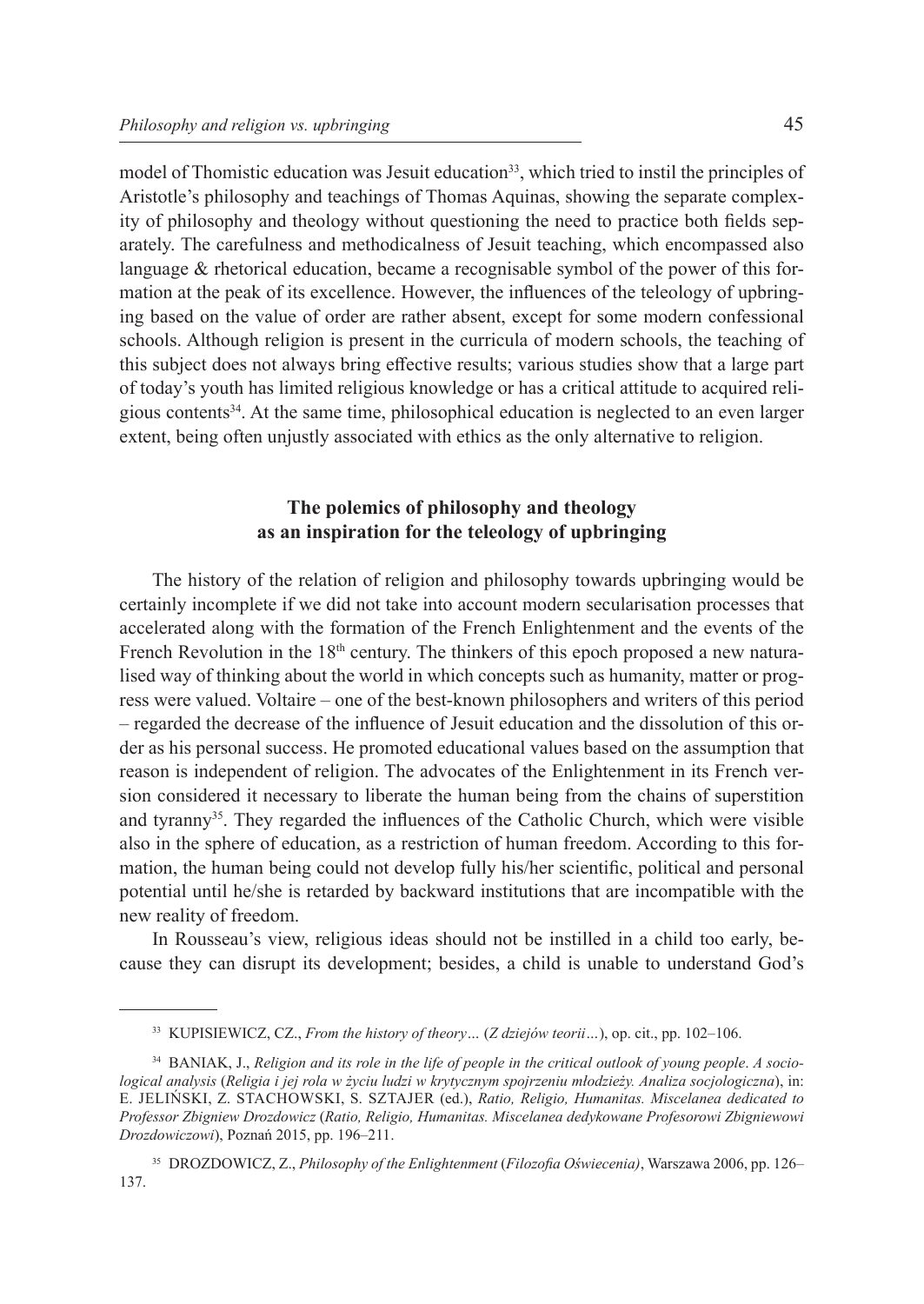idea from a certain age. Moreover, a pupil must not be indoctrinated in the field of philosophical values, either – which is an internal contradiction, considering the pressure laid on the value of freedom by Rousseau – bringing up a child in the spirit of negative values, i.e., being free of institutions, is already the exertion of a cryptophilosophical influence on a young individual. Another French thinker of this epoch – Condorcet – proposed a broad plan of secularisation of the contemporary education system, with the possibly maximum limitation of the Church's influence and the replacement of catechetic sciences with civic and moral upbringing on the basis of the secular ideas of the revolutionary Republic of France<sup>36</sup>.

The influences of fighting reason in modern culture and society are visible and symptomatic. Requests for the liberation of school from religion are often perceived as fight for secular values in education. Postulates concerning upbringing in the spirit of humanism, science and reason appeared also in socialistic upbringing in the People's Republic of Poland<sup>37</sup>. In the West, we can still observe the popularity of the "new atheism" movement – a philosophical current that tries to prove again the superiority of secular reason over retarded religion that hampers the scientific view of reality. The social, educational and media activity of advocates of this philosophical current resembles the old "secular enthusiasm" of French encyclopaedists.<sup>38</sup>.

A pupil brought up in the spirit of secular and purely intellectual values has particular respect for the achievements of natural and physical sciences. He/she does not combine respect for the secular state with the recognition of religion prevailing in society, which he/ she treats with reluctance, if not with hostility. We must remark here that scientific philosophy based on liberation from superstitions may turn into ideology quite easily. And ideology is not characterised by<sup>39</sup> the tendency to the neutral understanding of reality, but the inclination to represent only the selected cultural option (secular reason), sometimes also with the use of violence and force.

What is important in the analysis of this relation between philosophy and religion, is the conclusion that this relationship is a sort of obverse of the other face of the coin that is the rejection of reason by religion. This second sub-type of this relation may be historically older. Already the act of putting Socrates to death in a democratic voting by the Athenian people, where one of the strictly pedagogical accusations was the "demoralisation of youth", had its anti-philosophical context, too. It is not without reason that

<sup>36</sup> IWANICKI, J., *Secularisation processes vs. secular and postsecular philosophy. Traditions and modernity* (*Procesy sekularyzacyjne a filozofia sekularna i postsekularna. Tradycje i współczesność*), Poznań 2014, pp. 40–48.

<sup>37</sup> MAREK, Ł., BORTLIK-DŹWIERZYŃSKA, M., *Following Marx without God. The secularisation of social life in Poland in the years 1945–1989* (*Za Marksem bez Boga. Laicyzacja życia społecznego w Polsce w latach 1945–1989*), Katowice 2014, pp. 73–94.

<sup>38</sup> ROSZAK P., CONESCA, F., *A new atheism: really new? An analysis of arguments and challenges for modern theology* (*Nowy ateizm: czy rzeczywiście nowy? Analiza argumentów i wyzwań dla współczesnej teologii*), "Teologia i człowiek", vol. 25, 2014, pp. 79–100.

<sup>39</sup> GUTEK, G., *Philosophical and ideological…* (*Filozoficzne i ideologiczne…*), op. cit., pp. 142–160.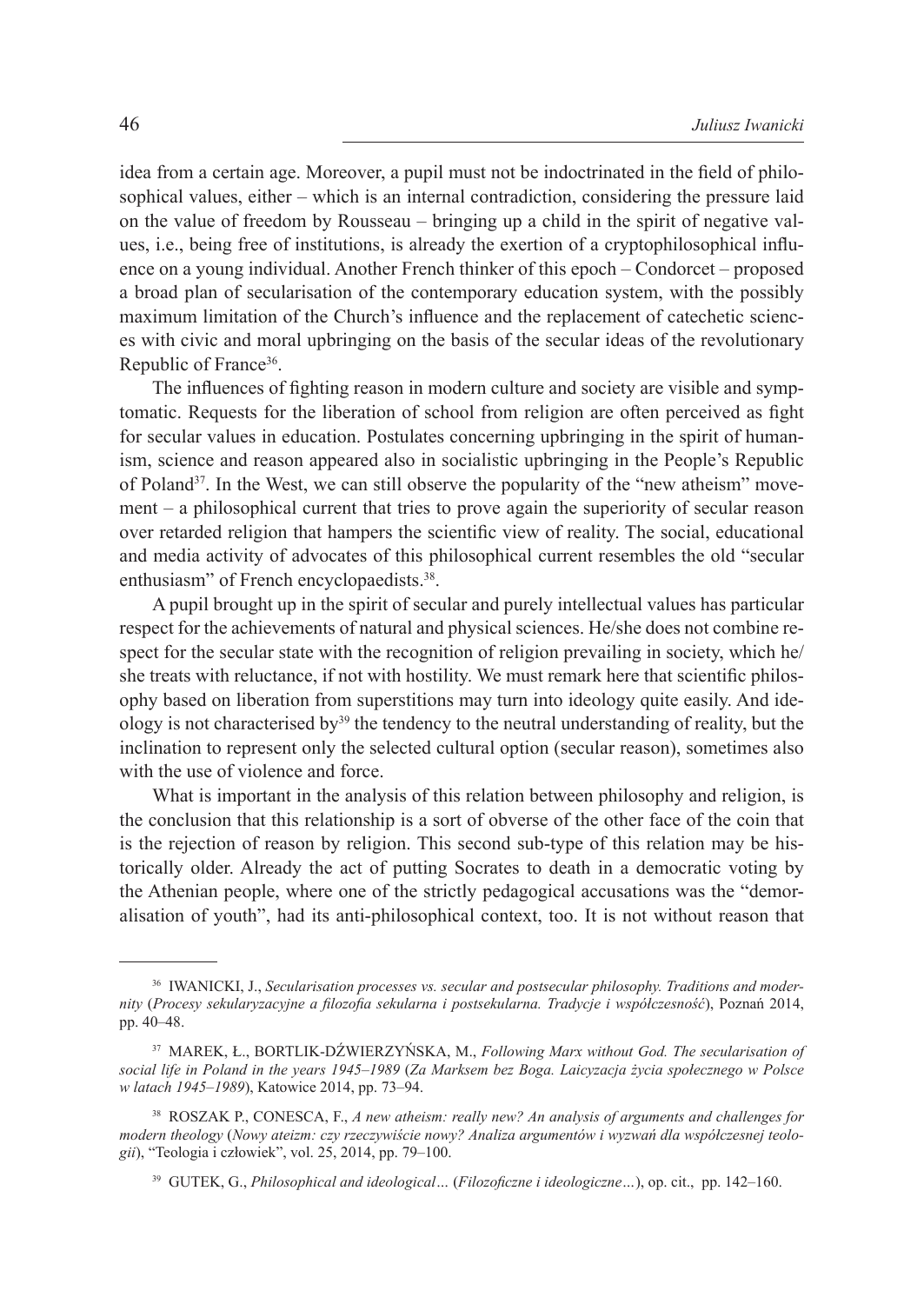Socrates is regarded as a sort of philosophical martyr – a secular counterpart of Jesus Christ. Another manifestation of anti-philosophical religious passions was the proto-fideistic attitude of Tertullian – an ally of Christians living at the turn of the  $3<sup>rd</sup>$  century AD. Combining religion with reason was treated this patristic thinker as useless and harmful for Christian faith $40$ . He thought this could only lead to heresies and meanders of theology. In this approach, faith does not need support from reason, because it contains the whole truth and there is no point in using pagan intellectual tools for its understanding.

Fundamentalist positions with an anti-philosophical and anti-intellectual attitude are also manifested in some currents in contemporary Pentecostal Christianity<sup>41</sup>, which is a new Evangelisation movement in the American world. This wave is beginning to reach Poland, because charismatic movements, mass religious meetings at stadiums and other manifestations of Pentecostalisation of religious life are popular in Polish Christianity. These modern religious changes may make serious contribution to the reinforcement of the anti-rationalist current in Christianity.

An example of religiousness hostile towards reason that is largely highlighted in the media although still not experienced in Poland is the wave of new Islam religiousness, which abandons the interpretation of jihad<sup>42</sup> as the believer's internal struggle with his own sins in favour of a war understood literally as a physical fight against infidels. Paradoxically, although new Islamic fundamentalism is a modern movement (it uses Western technologies in spite of non-acceptance of Western values), it strongly condemns the apparently degenerated secular culture of the West.

Fundamentalistic upbringing is aimed at saving the human being at any cost. Thus, it is better to convince a pupil that the enemy must be destroyed than to allow him to live an independent and free life. In this model, upbringing would be based on instilling a strictly theocratic and dualistic view of the world, with chosen ones observing the rigorous principles of religion on the one side and infidels participating in the spoiled secular culture on the other side. This model of upbringing is very exclusivist and confrontational, but it proves successful to a certain extent in the modern world.

The third relation between philosophy and religion proposed in this approach contains two apparently contradictory sub-types. In the first variant, it is the cultural dislike of secular reason towards religion, which is rooted in the European Enlightenment. In the second case, it is the reversal dislike of believers towards the rationalised secular culture. In fact, both positions are the same world view, because both promote a kind of permanent antagonism: the confrontational vision of the world that should be instilled in pupils in the radically secular or fundamentalist version, depending on the orientation.

<sup>40</sup> TERTULLIAN, *The prescription against heretics*, Polish translation: *Preskrypcja przeciw heretykom*, Kraków 2012, p. 15.

<sup>41</sup> PASEK, Z., *Pentecostalism: a monograph attempt* (*Ruch zielonoświątkowy: próba monografii*), Kraków 1992.

<sup>42</sup> See GRABOWSKI, W., *Islamic fundamentalism in the Middle East* (*Fundamentalizm islamski na Bliskim Wschodzie*), Gdańsk 2013.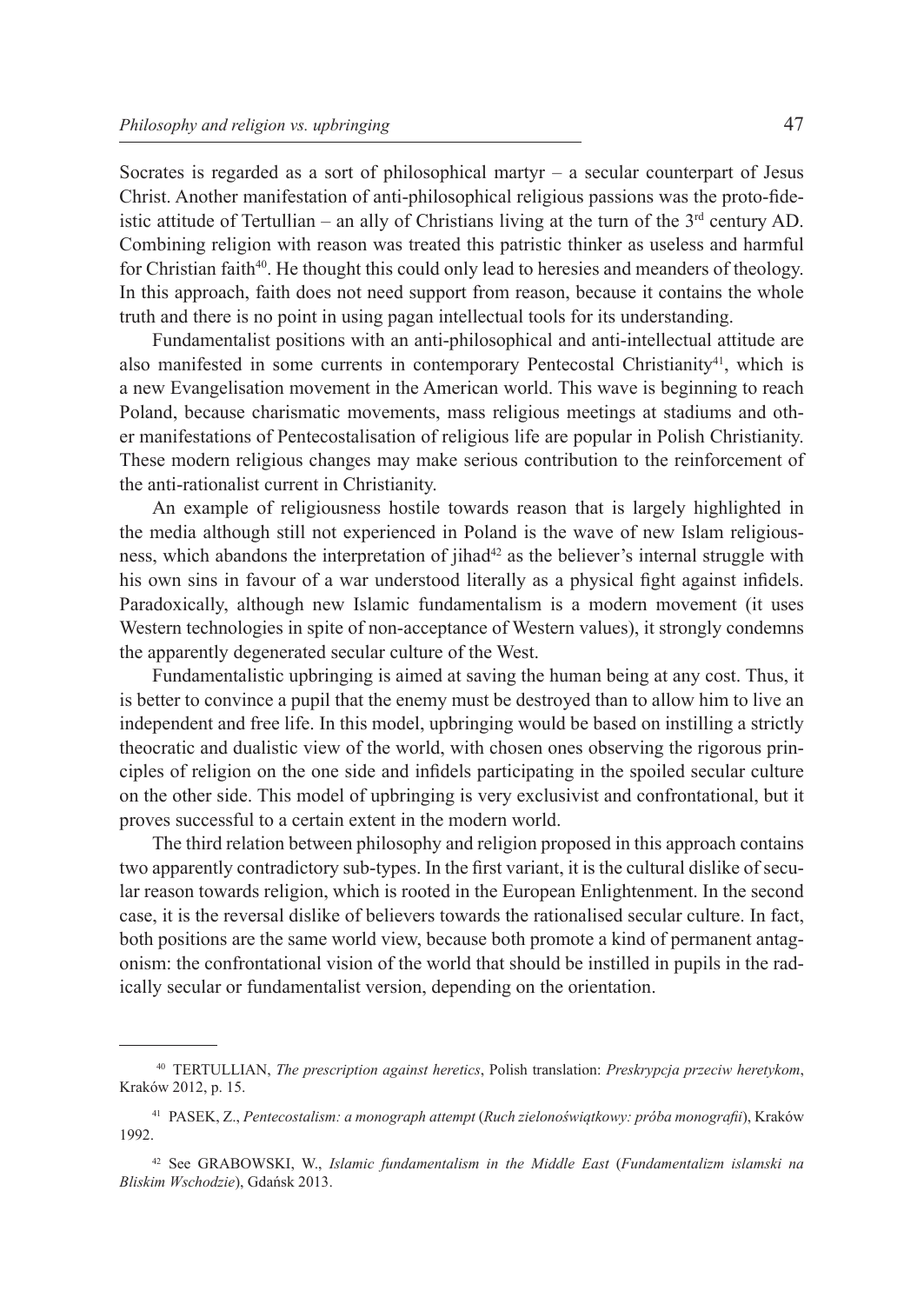### **Conclusion. Towards the fourth dialogical teleology of upbringing?**

The above three types of teleology of upbringing based on various relationships between philosophy and religion seem to exhaust the possibilities that have occurred in the modern social and educational world. It must be noted, however, that all proposed relations of synthesis, common area and confrontation between philosophy and religion in the field of upbringing and education are certain ideal types<sup>43</sup>. The ideal type – a term proposed by sociologist Max Weber – is the idealisation of a given phenomenon that does not occur in the real social world. Therefore, in modern education we rarely deal with pure synthesis, ideal order or full animosity of the relation between philosophy and religion. In the actual place of modern education, i.e., family, school and other institutions, there are various mixtures and diffusions of the above positions.

We also seem to encounter increasingly often the fourth relation between philosophy and religion, which translates into teleological consequences in upbringing. This relation can be called dialogical. In this type of upbringing, special emphasis is laid on the virtue of dialogue and mutual understanding, without the elimination of actual differences. In this variant, it is still possible to be, for example, an advocate of secular culture and humanistic and scientific values, but with certain respect for religion. The Polish writer Stanisław Lem showed this type of attitude at a certain stage of  $life^{44}$ . Simultaneously, an attitude based on far-fetched understanding for scientific culture and the secular world is emerging in modern time on the part of religion. It is both a postsecular current seeking the possibility of expressing religious concepts by means of secular language<sup>45</sup> and an interesting direction of modern theology that wants a dialogue with science and a positive confrontation of the religious view with new scientific discoveries<sup>46</sup>. The teleological  $\&$  upbringing potential of such new model of dialogue may be only beginning to develop. It is a new challenge for the philosophy of upbringing to implement the value of dialogue and understanding in educational practice – both for the religious output and for the output of reason and philosophical culture. Without such a dialogue, it is difficult to imagine further progress in the development of philosophy and religion and, consequently, upbringing in the modern world.

<sup>43</sup> WEBER, M., *Economy and Society*, Polish translation: *Gospodarka i społeczeństwo*, Warszawa 2002, p. 16.

<sup>44</sup> M. Wolańczyk (ed.), *What connects us? A dialogue with non-believers* (*Co nas łączy?: dialog z niewierzącymi*), Kraków 2002.

<sup>45</sup> J. Iwanicki, *Secularisation processes…* (*Procesy sekularyzacyjne…*), op. cit., pp. 91–110.

<sup>46</sup> M. Heller, T. Pabjan, *The creation and beginning of the universe. Theology-philosophy-cosmology* (*Stworzenie i początek wszechświata. Teologia-filozofia-kosmologia*), Kraków 2013, pp. 89–145.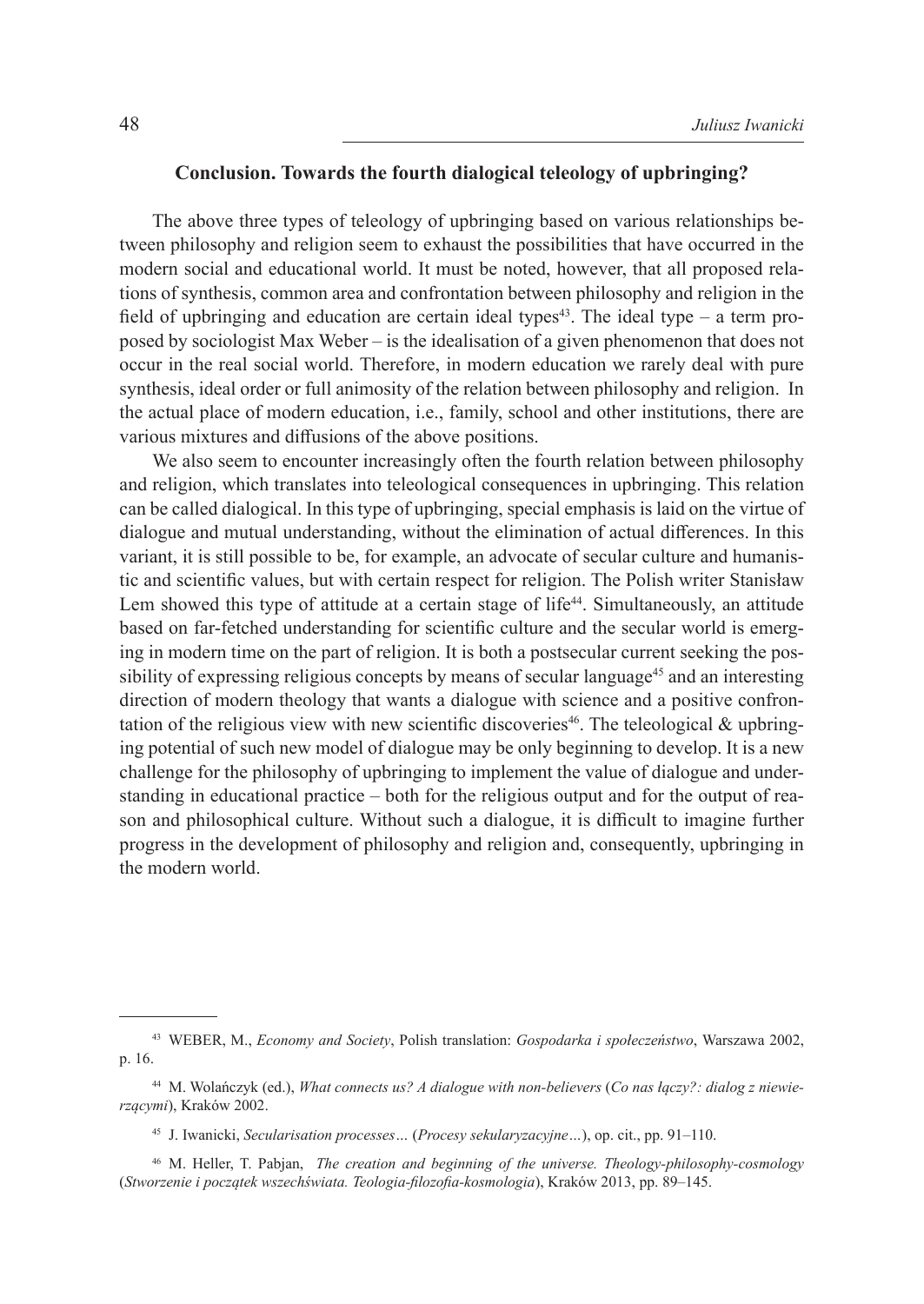### **Bibliography**

#### Sources

ARISTOTLE, *Metafizyka*, in: *Dzieła Wszystkie*, vol. 2, Warszawa 1990. CONFUSIUS, *Dialogi*, Warszawa 2008. HERODOTUS, *Dzieje*, Warszawa 2007. HUSSERL, E., *Kryzys europejskiego człowieczeństwa a filozofia*, Warszawa 1993. PLATO, *Państwo*, Kęty 2003. TERTULLIAN, *Preskrypcja przeciw heretykom*, Kraków 2012.

### Studies

ANZENBACHER, A., *Wprowadzenie do filozofii*, Kraków 2003.

ARMSTRONG, K., *Historia Boga*, Warszawa 1998.

- BAATZ, U., *Buddyzm*, Warszawa 2002.
- BANIAK, J., *Religia i jej rola w życiu ludzi w krytycznym spojrzeniu młodzieży. Analiza socjologiczna*, in: E. JELIŃSKI, Z. STACHOWSKI, S. SZTAJER (ed.), *Ratio, Religio, Humanitas. Miscelanea dedykowane Profesorowi Zbigniewowi Drozdowiczowi*, Poznań 2015.

CHESTERTON, G.K., *Święty Tomasz z Akwinu*, Warszawa 1974.

DROZDOWCZ, Z., *Filozofia Oświecenia*, Warszawa 2006.

GAJDA, J., *Sofiści*, Warszawa 1989.

GRABOWSKI, W., *Fundamentalizm islamski na Bliskim Wschodzie*, Gdańsk 2013.

GUTEK, G., *Filozoficzne i ideologiczne podstawy edukacji*, Gdańsk 2003.

HEINZMANN, R., *Filozofia średniowiecza*, Kęty 1999.

- HELLER, M., PABJAN, T., *Stworzenie i początek wszechświata. Teologia-filozofia-kosmologia*, Kraków 2013.
- IWANICKI, J., *Procesy sekularyzacyjne a filozofia sekularna i postsekularna. Tradycje i współczesność*, Poznań 2014.
- IWANICKI, J., *Od religijności ewangelicznej do religijności obywatelskiej. Antynomie koncepcji religijności w filozofii Jean-Jacques'a Rousseau*, "Humaniora. Czasopismo internetowe" no. 4(4)/2013.

JASPERS, K., *Autorytety: Sokrares, Budda, Konfucjusz, Jezus*, Warszawa 2000.

JOCZ, A., *Eschatologiczny pluralizm neognostycznych ruchów religijnych – antropozofia Rudolfa Steinera i "Lectorium Rosicrucianum" Jana van Rijckenborgha*, in: Z. DROZDOWICZ, Z.W., PUŚLECKI, (ed.), *Adaptacja przez transformacje*, Poznań 2001.

KELLER, J. (ed.), *Religie Azji. Afryki, Ameryki, Australii i Oceanii*, Warszawa 1980.

KNOTT, K., *Hinduizm*, Warszawa 2000.

- KOLASA, D., *Sytuacje możliwe a sytuacje graniczne w filozofii Jaspersa*, in: "Studia z Historii Filozofii", no. 1/2010.
- KOŁAKOWSKI, L., *Czy diabeł może być zbawiony i 27 innych kazań*, Kraków 2006.

KROKIEWICZ, A., *Arystoteles, Pirron i Plotyn*, Warszawa 1974.

KUPISIEWICZ, CZ., *Z dziejów teorii i praktyki wychowania*, Kraków 2012.

- MAREK, Ł., BORTLIK-DŹWIERZYŃSKA, M., *Za Marksem bez Boga. Laicyzacja życia społecznego w Polsce w latach 1945–1989*, Katowice 2014.
- MCPHERRAN, M.L., *Religia Sokratesa*, Warszawa 2014.

MINNERATH, R., *Sobory*, Warszawa 2004.

PASEK, Z., *Ruch zielonoświątkowy: próba monografii*, Kraków 1992.